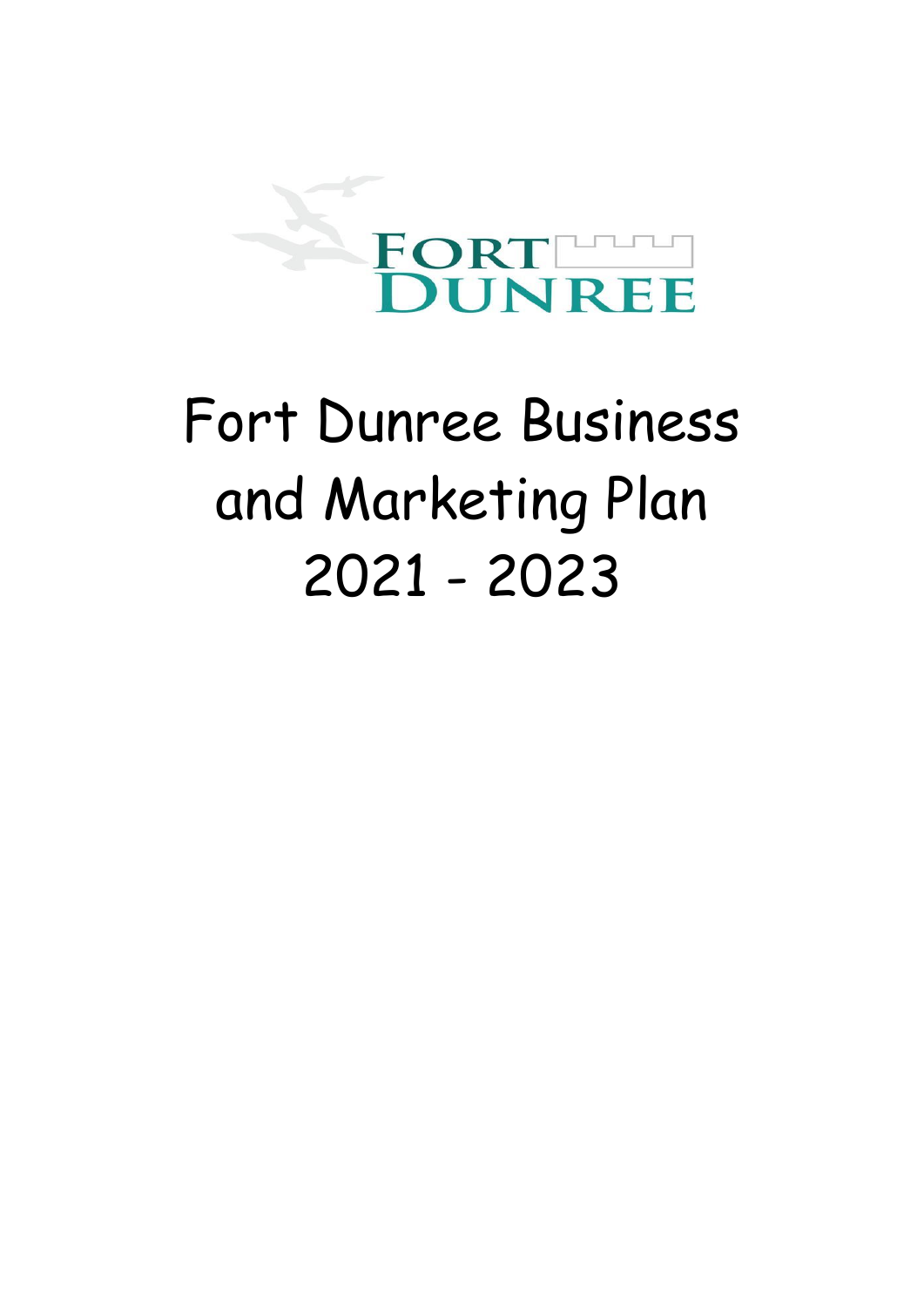|              | Section No Section title           | Page |
|--------------|------------------------------------|------|
| $\mathbf{1}$ | Executive summary                  |      |
| $\mathbf{2}$ | Fort Dunree and Project Background |      |
| 3            | Needs Analysis                     | 10   |
| 4            | Marketing Strategy                 | 17   |
| 5            | <b>Financial Projections</b>       | 23   |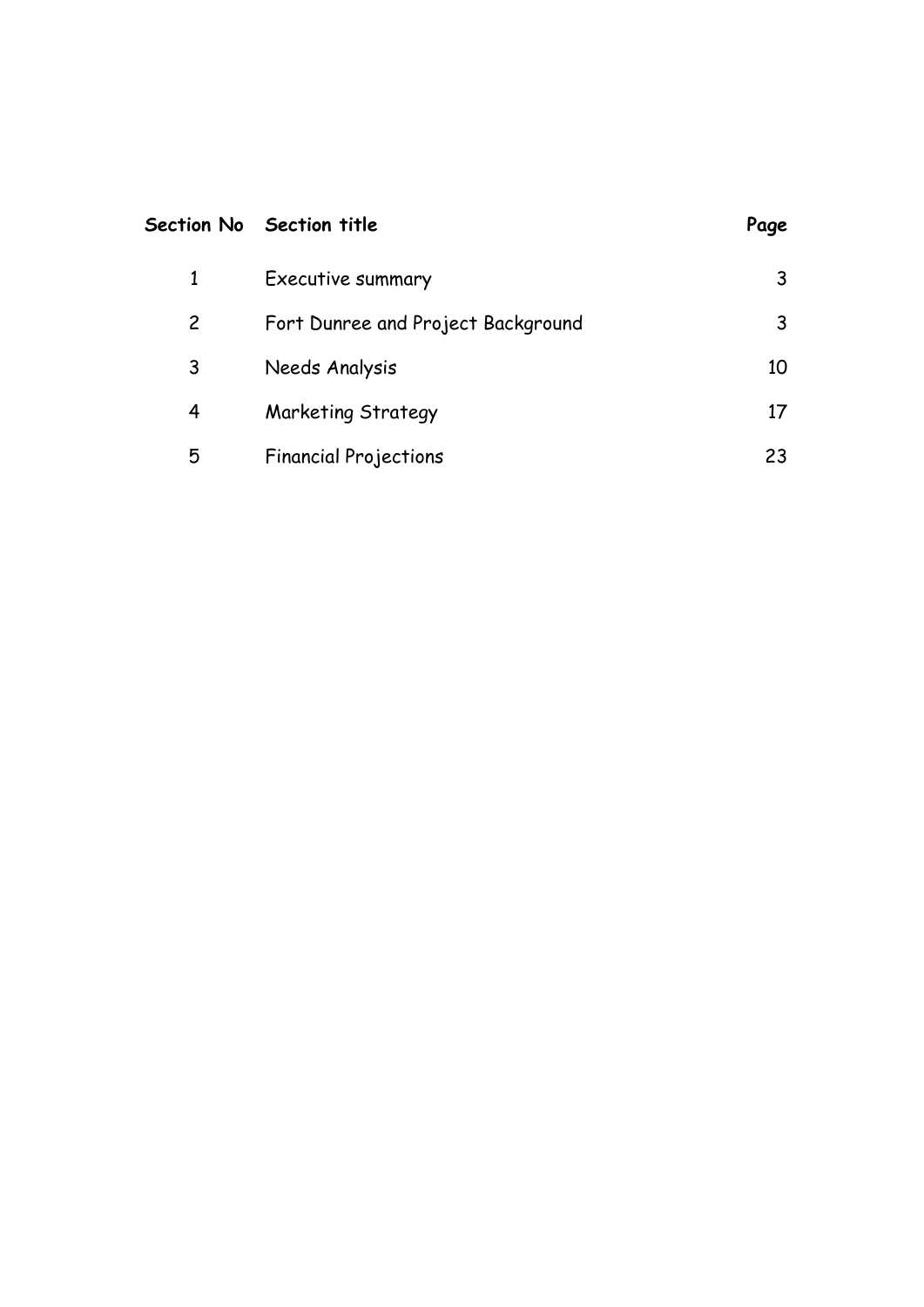# 1. MISSION STATEMANT

The aim of Fort Dunree Military Museum Ltd is to preserve, maintain and develop the rich natural and built heritage of Fort Dunree and further develop this as a major tourist attraction on the Inishowen Peninsula which offers the visitor a satisfying interesting and educational experience at Fort Dunree.

## 2. BACKGROUND TO FORT DUNREE MILITARY MUSEUM LTD

Fort Dunree is located about seven miles north of Buncrana on the Inishowen Peninsula in County Donegal. The site is situated along the shores of Lough Swilly commanding a majestic view of the Lough and its shorelines. In the  $18<sup>th</sup>$  century a small fort was erected to quard against a possible French invasion. In the late 19th Century the fort was modernised and enlarged with the building of the "Top Fort" on Dunree Hill. During World War I it stood guard whilst Admiral Lord Jellicoe's Fleet anchored in Lough Swilly prior to engaging the German Navy at the Battle of Jutland. Control of the Fort was transferred to the Irish Free State just before World War II.

The Fort Dunree heritage museum complex was originally opened to the public in 1986, and over the subsequent years it has provided a fascinating and unique experience for visitors of all ages. It has also been a source of great pleasure and reminiscence for those of a military background, whether having served at the post or being involved in its military history.

## Cultural Heritage

Fort Dunree has an ongoing, collaborative relationship with the Department of Defence and the Irish Defence Forces to preserve this very important national asset. In recent years this relationship has seen the range of artefacts on display augmented with new impressive artillery pieces, including our first Armoured Personnel Carrier, handed over in a special ceremony by Chief of Staff Brig. Gen Conor O'Boyle. These artefacts come from the Department of Defence and are a sign of confidence and appreciation of the work carried out by Fort Dunree Military Museum.

Fort Dunree through its engagement and participation with Inishowen Friends of Messines has become a centre for Peace & Reconciliation on the Island of Ireland and across the community divide, embracing all religious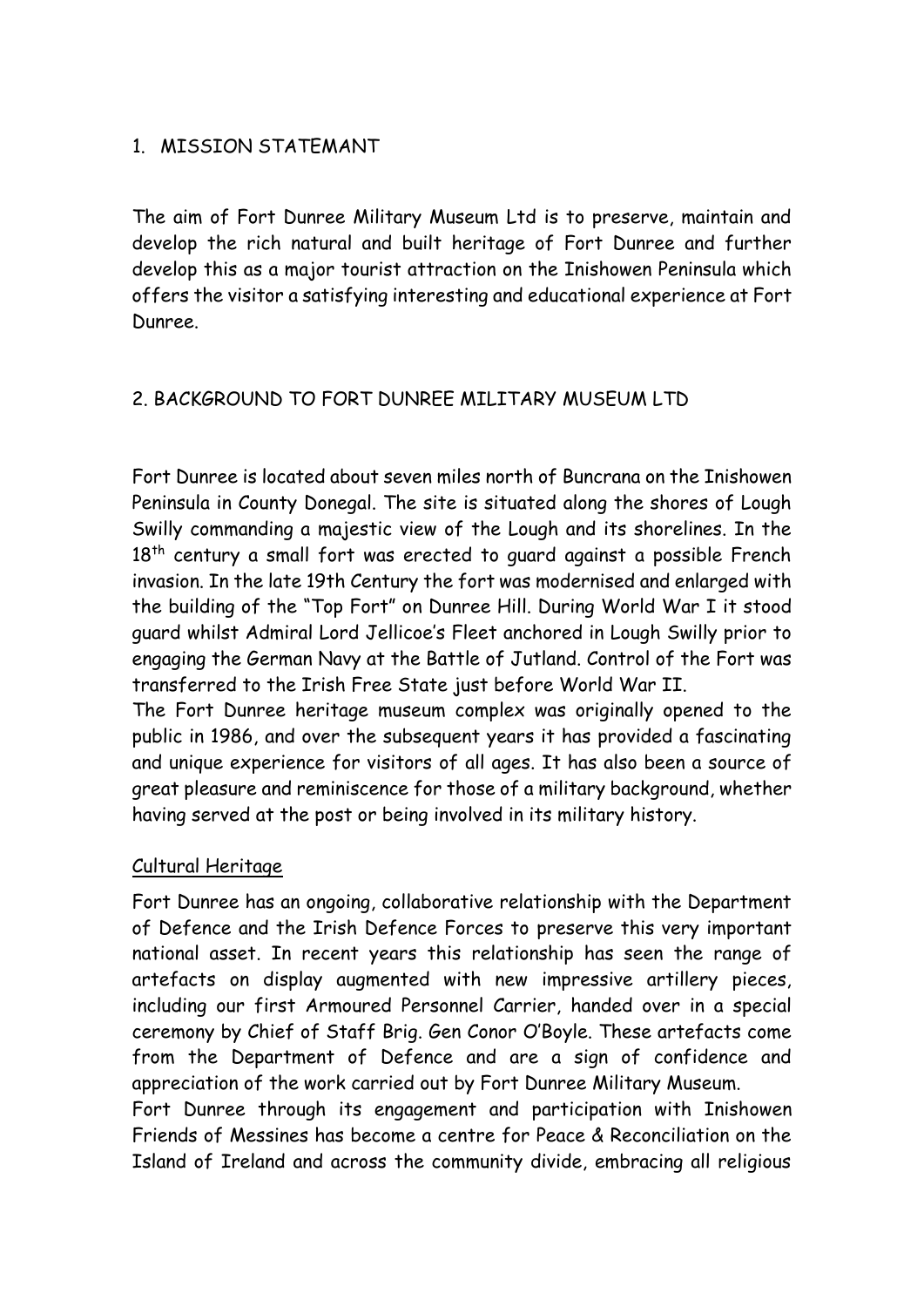and political groupings. As part of this process Fort Dunree was integral in the delivery of its own program of Remembrance, Reconciliation and Remembrance through our shared history. This is an OCN accredited program which has been delivered successfully to approx 500 trainees both youth and adult through our facilities at Fort Dunree. Fort Dunree will continue to be used as a centre for peace and reconciliation by working in partnership with other peace building organisations to promote mutual understanding and enhanced community relationships and contribute to conflict transformation and a peaceful future.

#### Natural Heritage

In its natural spectacular setting, Fort Dunree is rich in wildlife, some of it unique to the area. The facilities at Fort Dunree are used for educational purposes, to profile the rich flora and fauna of the region through exhibitions, nature walks and educational classes. Fort Dunree has built up a relationship with local nature organisation Wild Inishowen to help develop awareness of the rich natural heritage on offer at the site.

## Community Collaboration and Particpation

Fort Dunree is a vital component for the local community. It has been developed as a centre for Cultural Tourism and it's cross community history has been a catalyst for a variety of activities including remembrance ceremonies, wildlife programmes, musical events, storytelling evenings, art exhibitions and reconciliation workshops. There is series of walks on the site which provide an invaluable resource for the local community. They provide not just physical health benefits but act as a source of social interaction for an elderly local population, who utilise the walks on a daily basis. In recent years Fort Dunree has worked with other local community organisations to facilitate fund raising efforts, providing a base for fun days and treasure hunts. The Fort has also helped raise funds for Cancer Care West by hosting a Charity Cycle and Walk for the past three years.

Due to the varied nature of the services it provides, Fort Dunree work in collaboration with many groups at community, local and national level. Locally the Fort works in partnership with Failte Ireland to help ensure that the area is marketed to its full potential. The Fort collaborated with other tourist attractions in Inishowen to produce a brochure and map which details what the area has to offer. Fort Dunree has a close working relationship with Inch Wildfowl Reserve to promote both attractions jointly to potential visitors. We are also closely linked to the Ulster Canadian Initiative which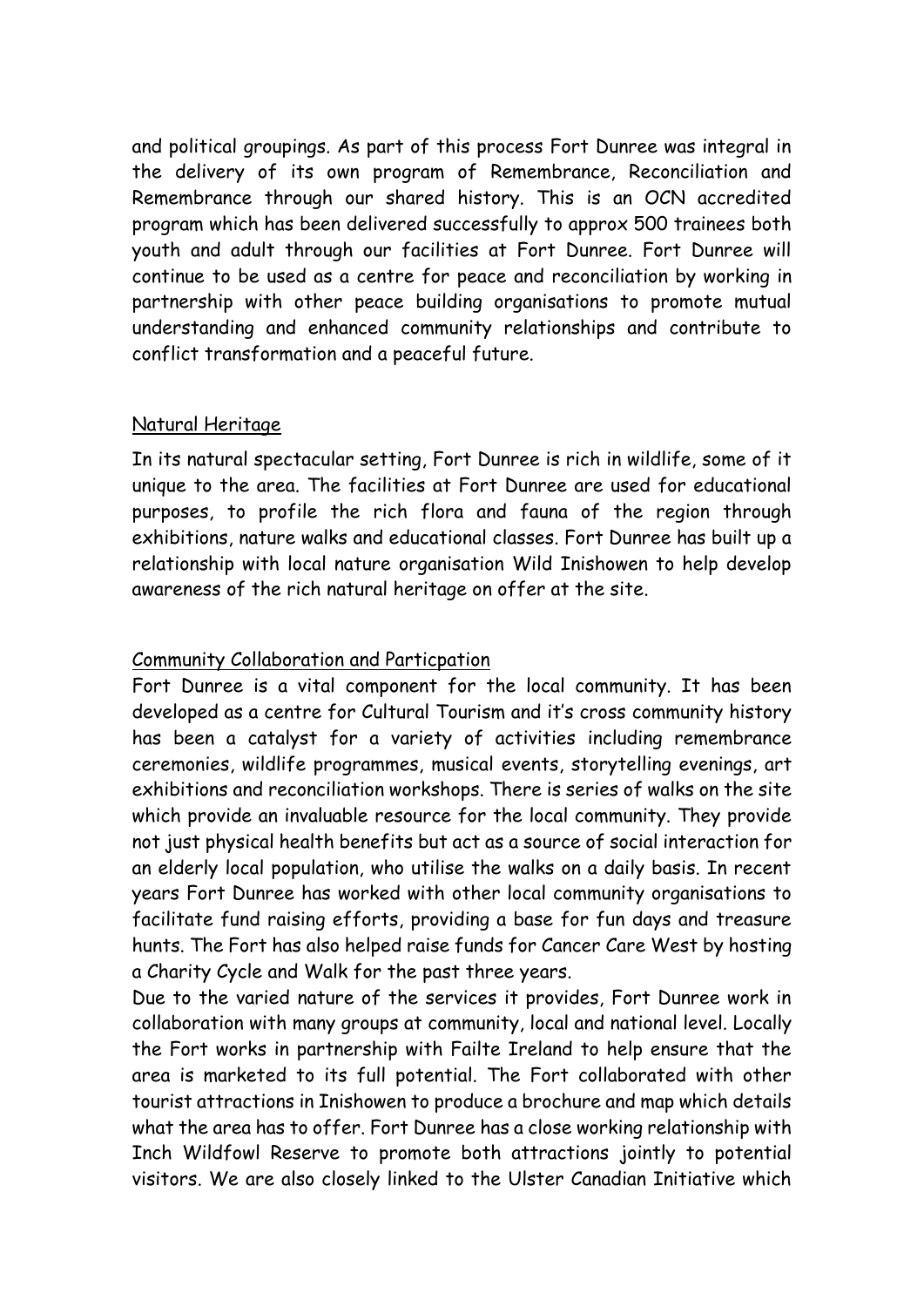organises the annual Laurentic Commemoration that sees the Canadian Ambassador visit Fort Dunree every year. The Fort has developed a relationship with ex prisoners group An Eochair from Belfast and groups visit Fort Dunree and hold workshops. Locally there are strong ties with the Desertegney Community Association which sees fun days and treasure hunts held on site and the Fort works in tandem with West Inishowen Historical Society to organise events and talks. Artlink and other arts based organisations host exhibitions and residentials at Dunree and Wild Inishowen host talks and field trips exploring our rich natural heritage.

The Department of Defence use the site to carry out riot training for Battalions prior to their peace keeping missions abroad. Fort Dunree has in recent years acted as a base for local emergency services, including Civil Defence, RNLI, Coastguard and Mountain Rescue to conduct active rescue scenarios.

There is now a need to consolidate the capital works carried out to date, and to further enhance and expand the range of facilities on offer to visitors. The works have enhanced Fort Dunree's appeal with a view to improving visitor numbers and generating increased revenue, which will contribute to its long-term sustainability.

## Fort Dunree Governance Structure

Fort Dunree Military Museum was established in 1986 by the Department of Defence and in 1994, Fort Dunree Military Museum Ltd (FDMM) was formed to further develop the facility. The Museum holds title to 3 acres of ground within the approximately 68 acres, which make up the old army camp at Dunree. Donegal County Council (DCC)is the owner of the other 67 acres. This situation has created a unique partnership between DCC and those members of the community who have been responsible for recent developments related to the museum. This partnership provides a powerful opportunity to develop Fort Dunree into a significant attraction within both Inishowen and Donegal.

The Board of Directors of Fort Dunree Military Museum Ltd is made up of representatives of the community and public sectors as follows:

- 1. Community individuals known as "The Friends of Dunree"
- 2. Nominated elected representatives from Donegal County Council
- 3. Nominees of the Chief Executive of Donegal County Council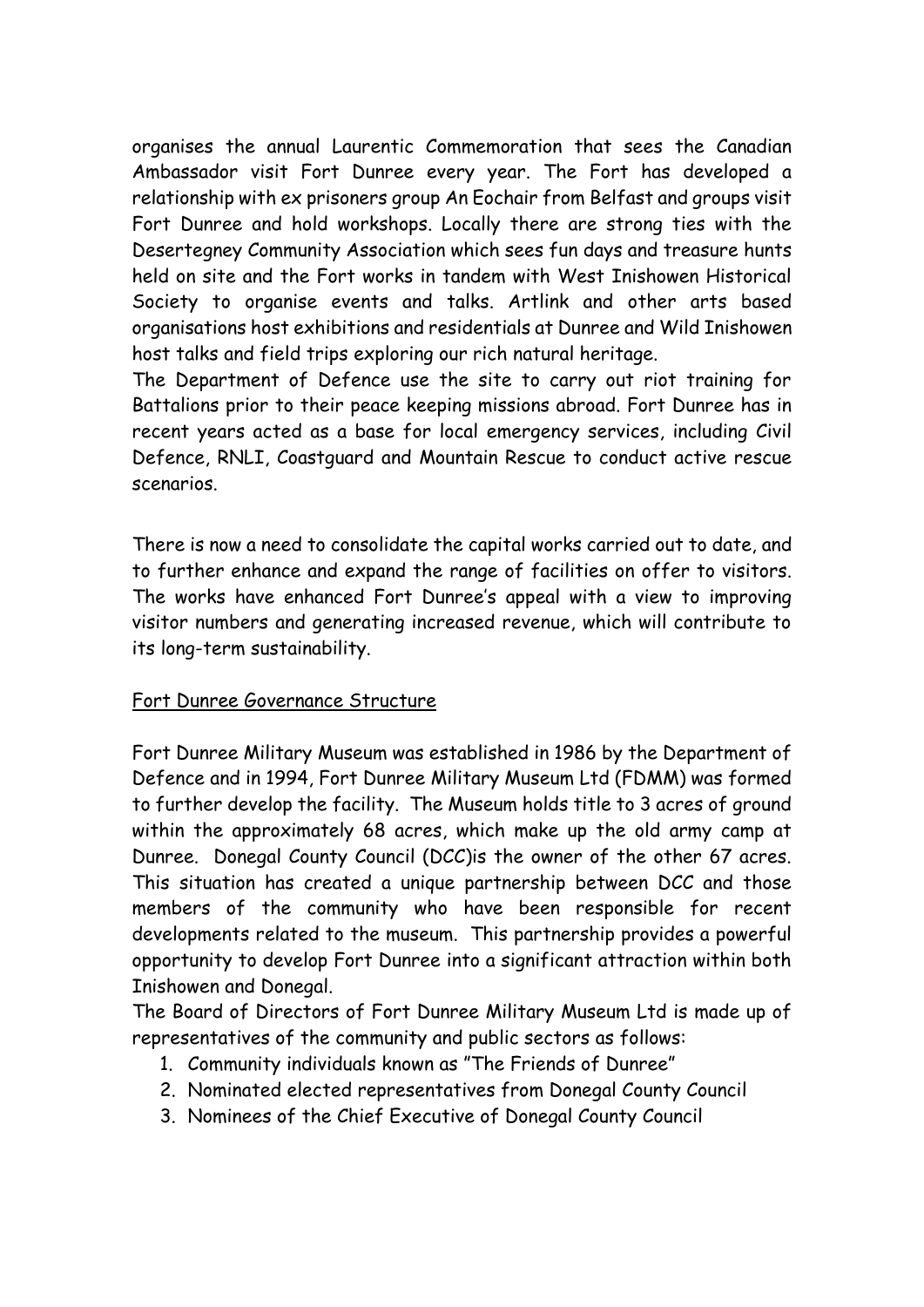4. Nominees of the Minister of Defence or Army Chief of Staff, provided that any such nominee is a commissioned officer of the Defence Forces.

| <b>NAME</b>           | <b>POSITION</b>      | <b>BACKGROUND</b>       |  |
|-----------------------|----------------------|-------------------------|--|
| John Mc Carter        | Chairman             | Former Director<br>of   |  |
|                       |                      | Fruit of the Loom       |  |
| Judith Mc Carthy      | Nominee of the Chief | Curator of Donegal      |  |
|                       | Executive            | <b>County Museum</b>    |  |
| Dermot Mc Laughlin    | Treasurer            | Retired wildlife ranger |  |
| Rena Donaghey         | Director             | County Councillor       |  |
| Nicholas Crossan      | Director             | County Councillor       |  |
| Albert Doherty        | Director             | County Councillor       |  |
| Lt.Col Paul Kelly     | <b>Board Member</b>  | Army Officer            |  |
| <b>Brian O Reilly</b> | Director             | Retired Army officer    |  |
| Declan O'Carroll      | Director             | Retired Army officer    |  |
| <b>Jack McElroy</b>   | Director             | Retired Army officer    |  |
| Jim Prendergast       | <b>Board Member</b>  | Retired Army Officer    |  |

The Board of Directors and Members collectively form the partnership which has facilitated so much of the work to date. It has been the considerable hard work, energy and commitment of this group and in particular those members representing the Friends of Dunree, who have secured necessary funding, and overseen the transformation of the Museum. Core funding for Fort Dunree Military Museum Ltd comes from Pobal under the Community Services programme, this gives Fort Dunree a Manager and three full time staff, enabling the site to remain open on a full time basis.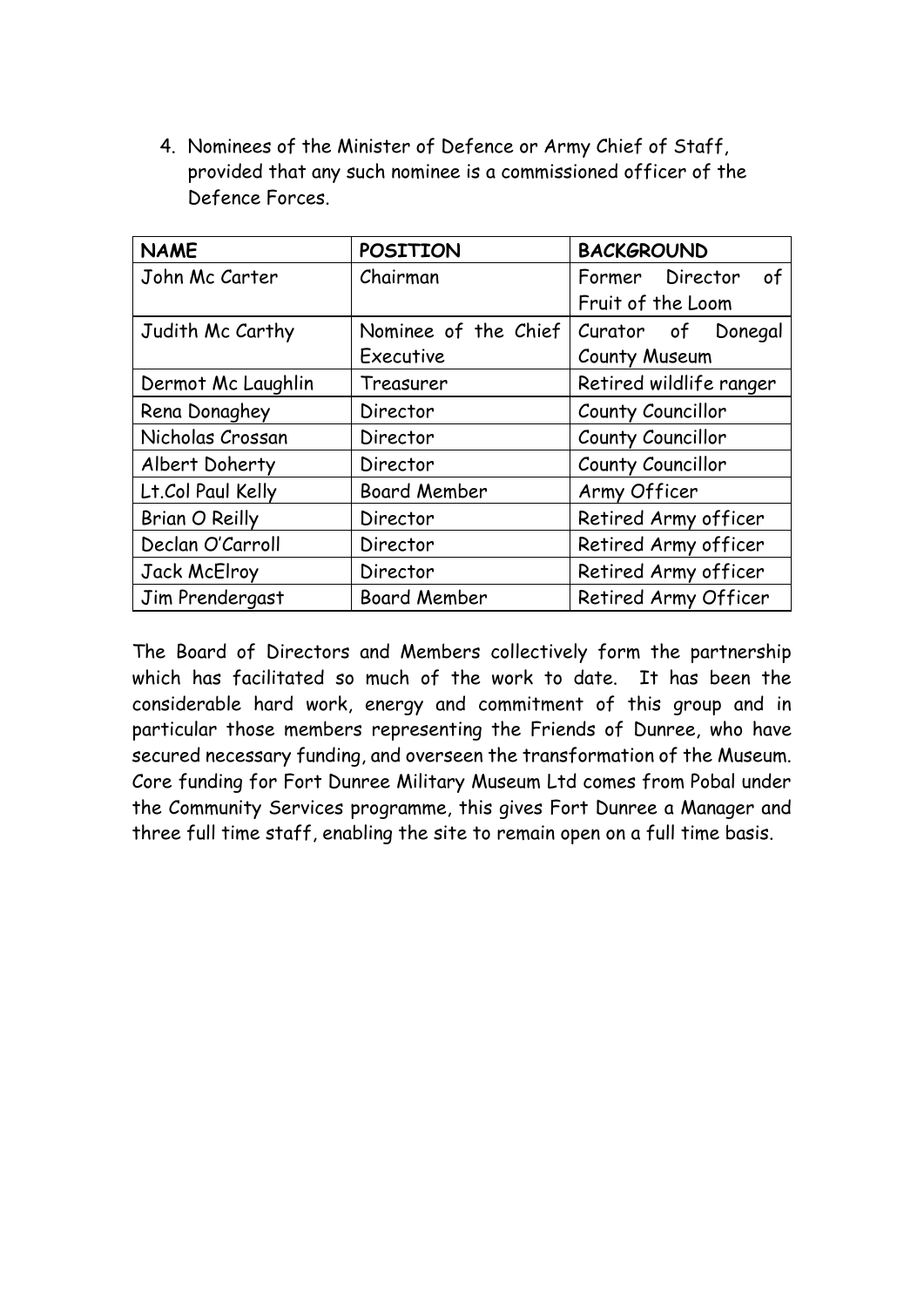## **Recent Developments**

The Board has led a series of extensive refurbishments and developments at Fort Dunree in recent years with the creation of a network of walking paths, the restoration of former military buildings to create a wildlife exhibition, the installation of further military displays and the improvement of the shop and water front cafeteria. All of these developments were initiated by the Board in collaboration with Donegal County Council and other relevant organisations, and were funded through a variety of local and national schemes as appropriate.

Since 2013 with the advent of marketing initiatives such as the Gathering and in particular the Wild Atlantic Way, Fort Dunree has been attracting increasing visitor numbers. As a Discovery Point on the Wild Atlantic Way visitor numbers have increased year on year for the past five years. Social Media has also been a contributing factor to this increase and Fort Dunree has been the recipient of the Certificate of Excellence from TripAdvisor for the past 6 years. This increase in visitors has led the Board to embark on a programme of works to enhance the overall product offering to meet the increased demand being generated.

The success of Fort Dunree to date has been achieved through the hard work and collaboration of a number of stakeholders. This cooperation has enabled the Museum to flourish and increase visitor numbers to this remote location whilst providing four full time posts, two part time posts and six seasonal jobs. As well as the direct employment at Fort Dunree other organisations also benefit from the work undertaken at Fort Dunree. The Dunree Yoga Centre, based at the site, supports one employee. Artlink, a Community arts based organisation work with Fort Dunree to host numerous art projects and exhibitions.

## Dunree Pier

Since the development of the Museum and associated facilities at Fort Dunree, the Pier has remained derelict and officially out of use. Following a successful funding application by Donegal County Council the pier at Dunree has recently been redeveloped. The finished product is a magnificent addition to the tourism product at Dunree and will attract a wider range of new visitors in the years ahead. At least one group is planning marine tours of Lough Swilly this year and Fort Dunree will be major stop off/pick up point for this operator. This is only the beginning of new usage for the pier. The path to the pier was upgraded to a standard that would meet relevant

health and safety requirements.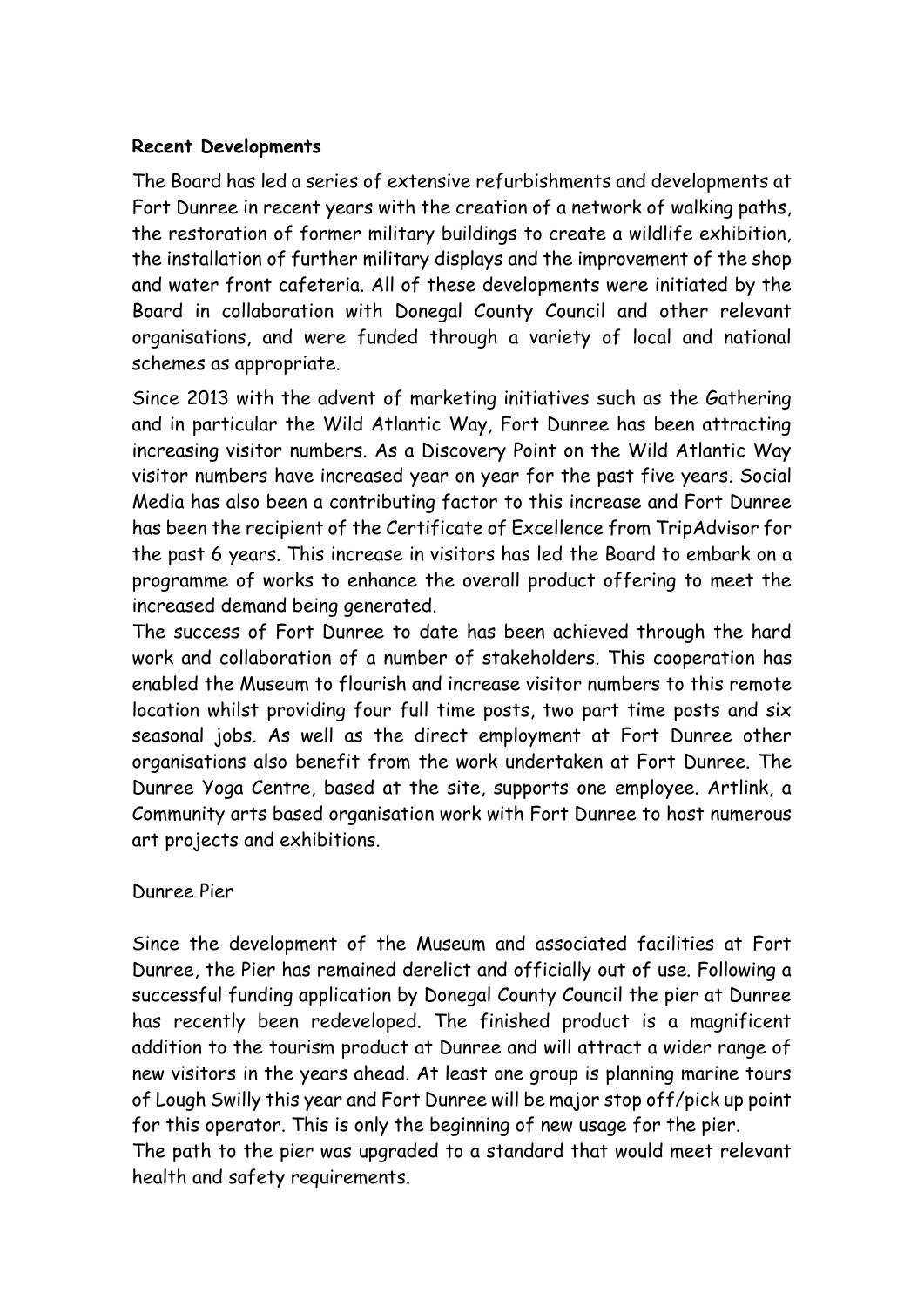## Boathouse

Another exciting development at Fort Dunree was the restoration of the old Boathouse at the pier. With a grant from FLAG we were able to install a new roof and doors to this wonderful old building and also create a new path connecting it to the pier walkway. This building allows for the start of a fantastic new product on site with Inish Adventures coming on board to offer Kayaking, Snorkelling and Coasteering at Fort Dunree, now in it's third year this offering has been extremely successful and will be expanded in the years to come. A further grant from FLAG has seen the Slipway extended to the Pier and electricity added to the Boathouse, with changing facilities installed last year, further augmenting the water sports product on site.

## Coffee Shop

With funding from REDZ and Donegal County Council Fort Dunree were able to renovate the old coffee shop on site with the aim of increasing the capacity for catering for visitors at the site. This entailed refitting the interior of Café, extending the kitchen area and extending the seating capacity to exterior of the Coffee Shop with the creation of an outside seating area.

The success of the Wild Atlantic Way has seen a significant increase in the coach market that uses Fort Dunree. Most coaches seat at least 50 passengers on board. The new refit of the remaining interior of the coffee shop will allow better use of the existing space and allow a better seating arrangement with increased capacity.

The development of an outside seating area in the court yard to the rear of the Café caters for an additional 20 people. This space will be used on a year round basis, allowing visitors to avail of "al fresco dining" when appropriate and providing a closed in, comfortable space, when the weather is not suitable. The kitchen area of the Coffee Shop was upgraded to cater for the growing demand. The Café now offers visitors a range of food prepared on site which enhances the site's appeal. Since June 2017 the Coffee Shop at Fort Dunree has been leased to John and Michelle McLaughlin of the Coffee Cup in Buncrana. This has been a massive success, increasing the range of products on offer, bringing more visitors to the site. These new developments were officially opened by the Minister with Responsibility for Defence, Paul Kehoe T.D. on 9<sup>th</sup> March 2018.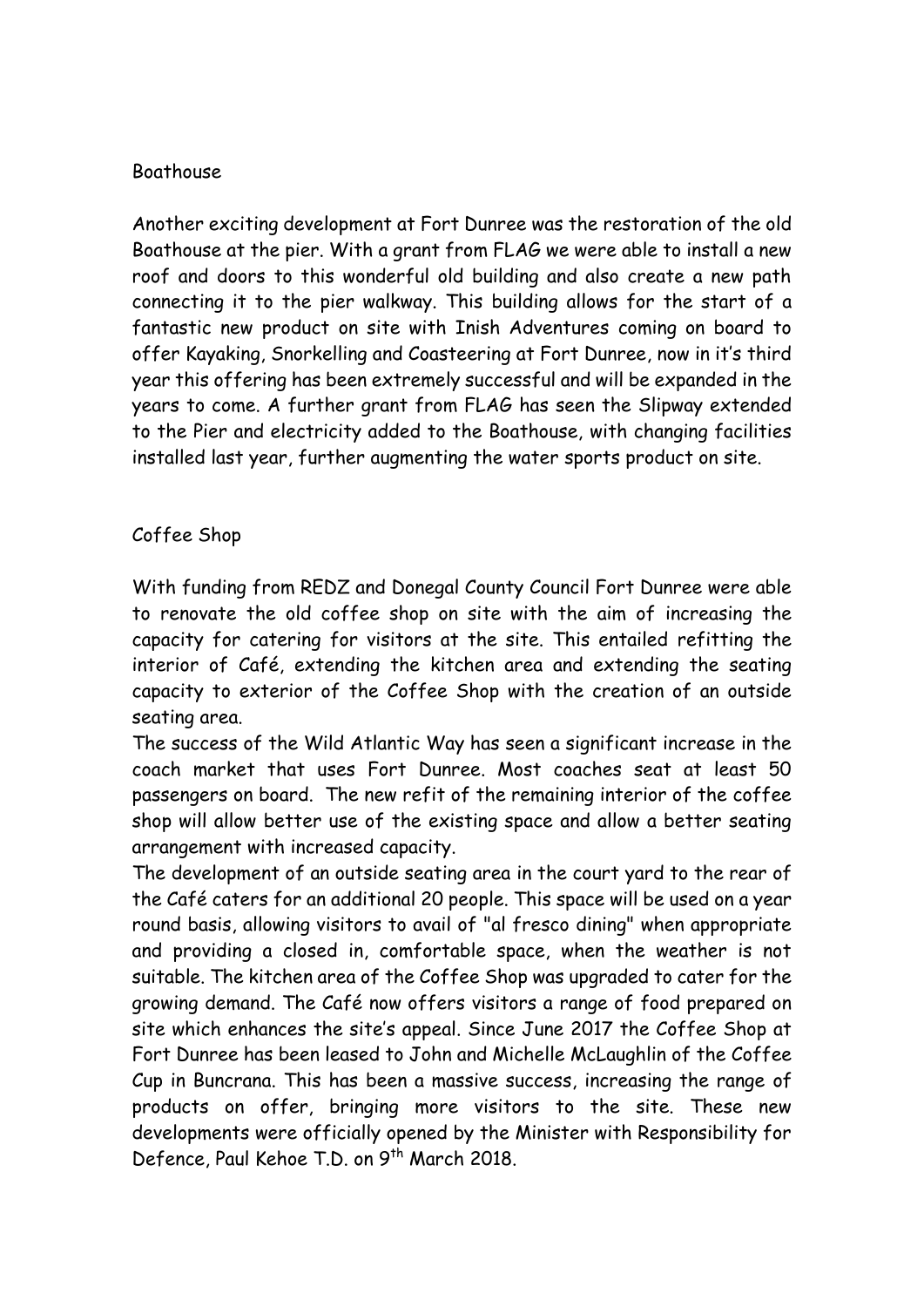Fort Dunree now hosts art exhibitions, wildlife talks, yoga classes and even weddings.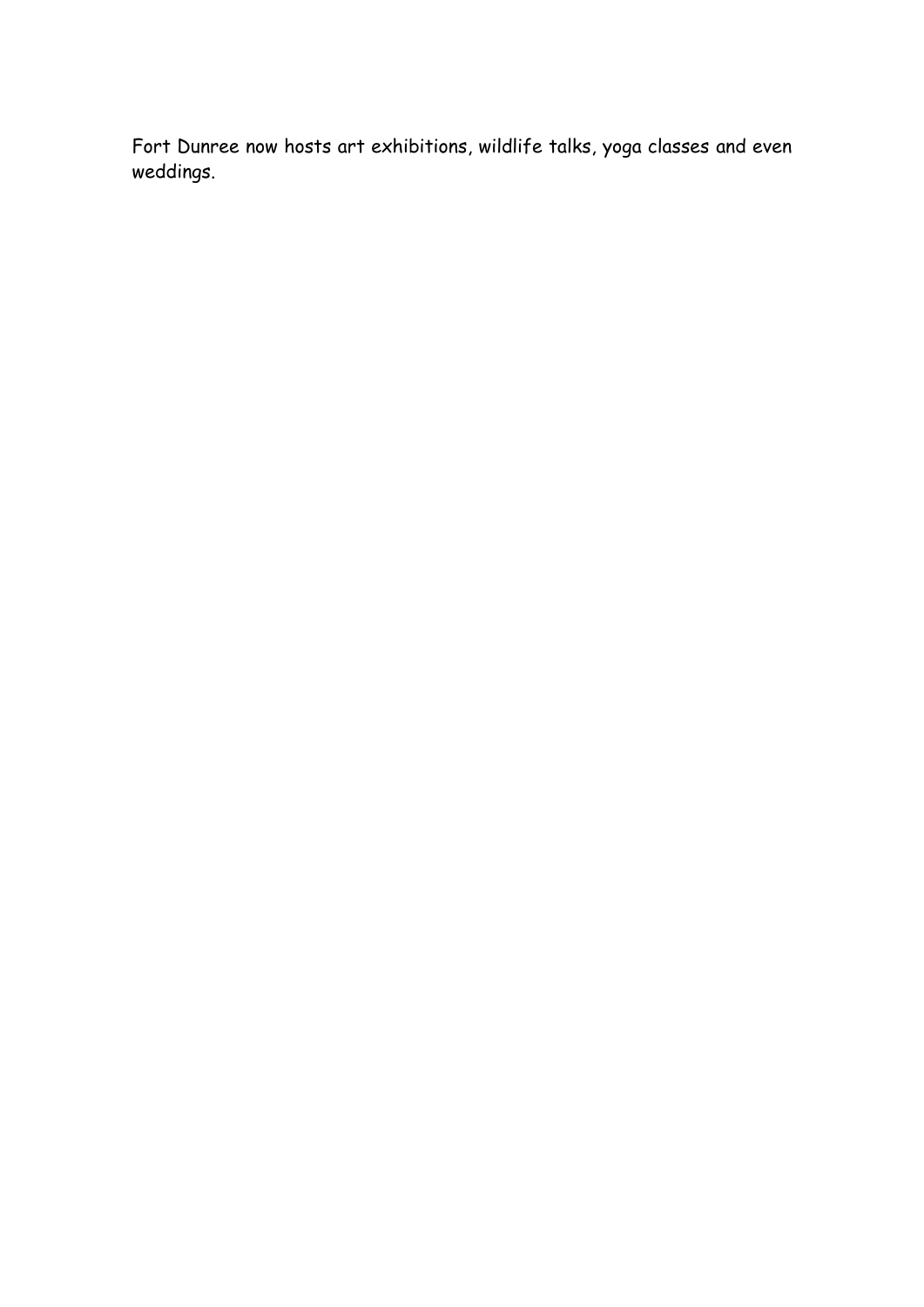#### Needs Analysis

#### **Introduction**

Fort Dunree provides a community tourism project that benefits both locals and visitors to the area.

Fort Dunree is a Military Museum which houses a fascinating display of Military memorabilia and artefacts as well as an array of large guns from the 20<sup>th</sup> Century. The Museum sits on a 68 acre site which also has a waterfront café, exhibition space, scenic walks, car and coach parking, unique flora and fauna and birdlife.

Fort Dunree Military museum Ltd is a Company limited by Guarantee with its principal objective being the development and maintenance of Fort Dunree Military Museum as a key cultural, historical tourism and reconciliation facility within Inishowen.

The Museum's collection of military artefacts and memorabilia, particularly those relating to coastal defence, is an attraction of national importance. The location and existing Fort, are of major significance in terms of the history of Ulster, Donegal and Inishowen, and are situated in one of the most scenic areas of the Inishowen Peninsula. Operating with a board of Directors drawn from the community, public and private sectors Fort Dunree is established as a key element in the overall tourism product of Inishowen.

Fort Dunree has exhibition spaces and rooms for hire also, that local businesses and community groups use.

Fort Dunree provides direct benefit to both the social and economic fabric of Inishowen through the creation of jobs and the development of skills amongst those working there. There is a definite need here as the unemployment rate in Donegal is the highest in the country, according to the CSO statistics from 2011 and It has the lowest disposable income per household.

A series of walks has been put in place around the Dunree site. These walks are complimentary to the internal exhibition and are a recreational/amenity resource for both tourists and particularly the local community.

Its status as one of only a limited number of visitor attractions within Inishowen means it is important in terms of providing a reason to visit the peninsula. This will bring benefits to both local tourism providers and the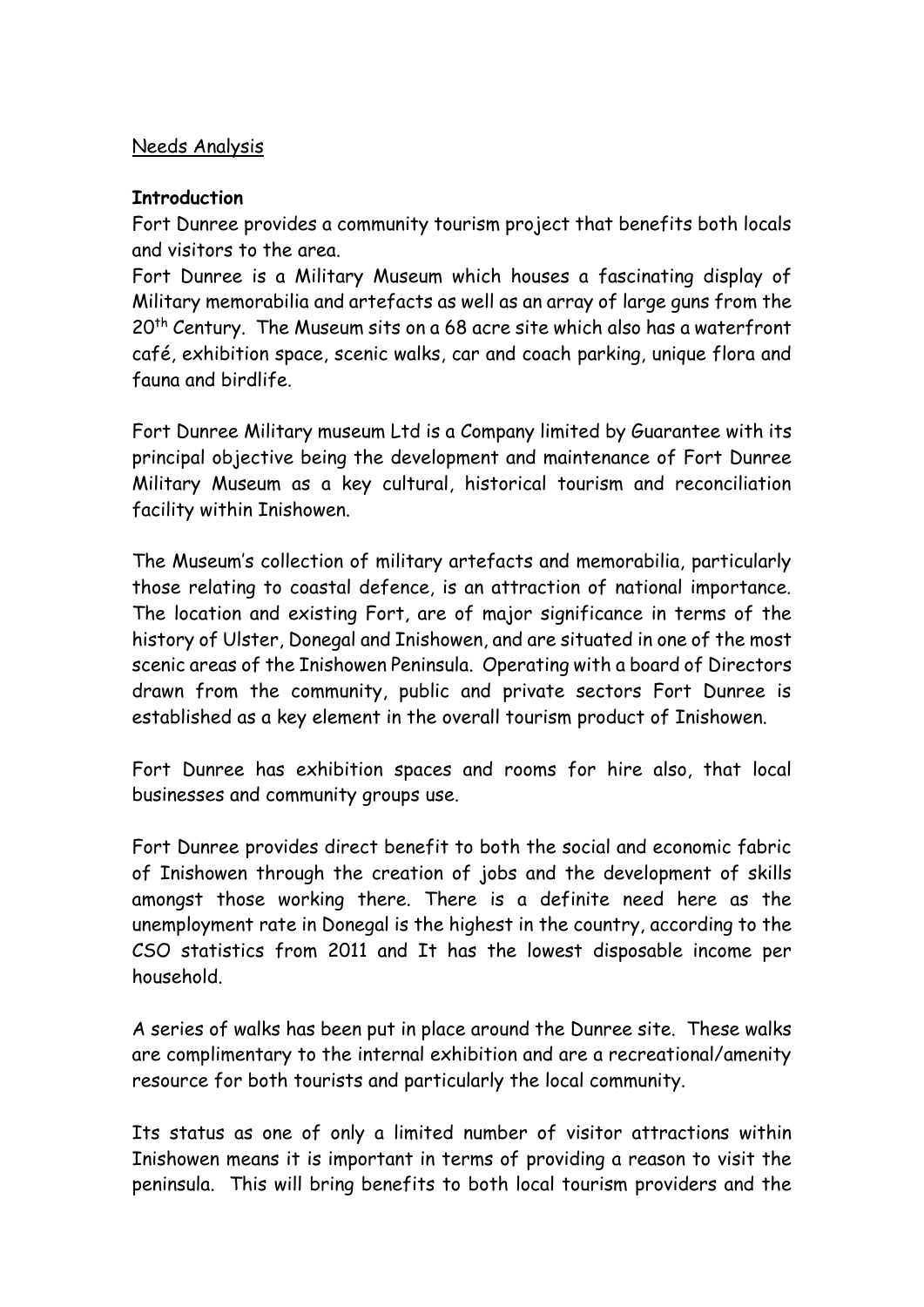local Service/retail sector, thereby helping to maintain jobs and generate revenue for the local economy, an economy which has been severely affected by high unemployment and emigration in recent years.

#### **Who**

Visitors from all over the world come to Fort Dunree, 25% of our visitors are from outside the island of Ireland. Remembrance activities are held at Fort Dunree. Retired people have a great interest in the History and people that had emigrated come to visit each year. For a family day out or just to have a look around. The local community use Fort Dunree walks every day. The walks are a vital resource, for health benefits both mental and physical. Fort Dunree is a social medium, recreational/amenity for both tourists and the local community. Community businesses use Fort Dunree, renting exhibition space and office space. Paying visitor numbers are around 14,000 per year indicating the need for our service. We have Schools, cross-border groups, families, backpackers, wildlife clubs, history groups, ex-army, walkers/hikers, cyclists, vintage car clubs, motorbike clubs, artists, expatriots, fishermen, etc. visit/use Fort Dunree.

We have volunteers coming for work experience also, this helps develop their skills and gives then knowledge of the history of Fort Dunree and its importance as a National asset.

We have sponsored Charity walks/cycle here at Fort Dunree this is very well supported and appreciated.

Tourism Industry was worth 7bn to the Irish economy in 2016, 3 out of 4 visitor attractions had more visitors according to Failte Ireland Research. Oversea market is up 10% to 8.8bn and domestic tourists up 2%.

These numbers are growing year on year.

## **Service**

We are providing a visitor/ heritage centre, a cultural, historical, tourism and reconciliation facility. A series of walks are in place around the Dunree site and are a recreational/ amenity resource for both tourists and the local community. There are units for rent for exhibitions and office space which are used by local business and artists.

Remembrance Events at Fort Dunree

Each year we hold an annual commemoration at Fort Dunree in association with the Inishowen Friends of Messines (IFOM) for the men and women of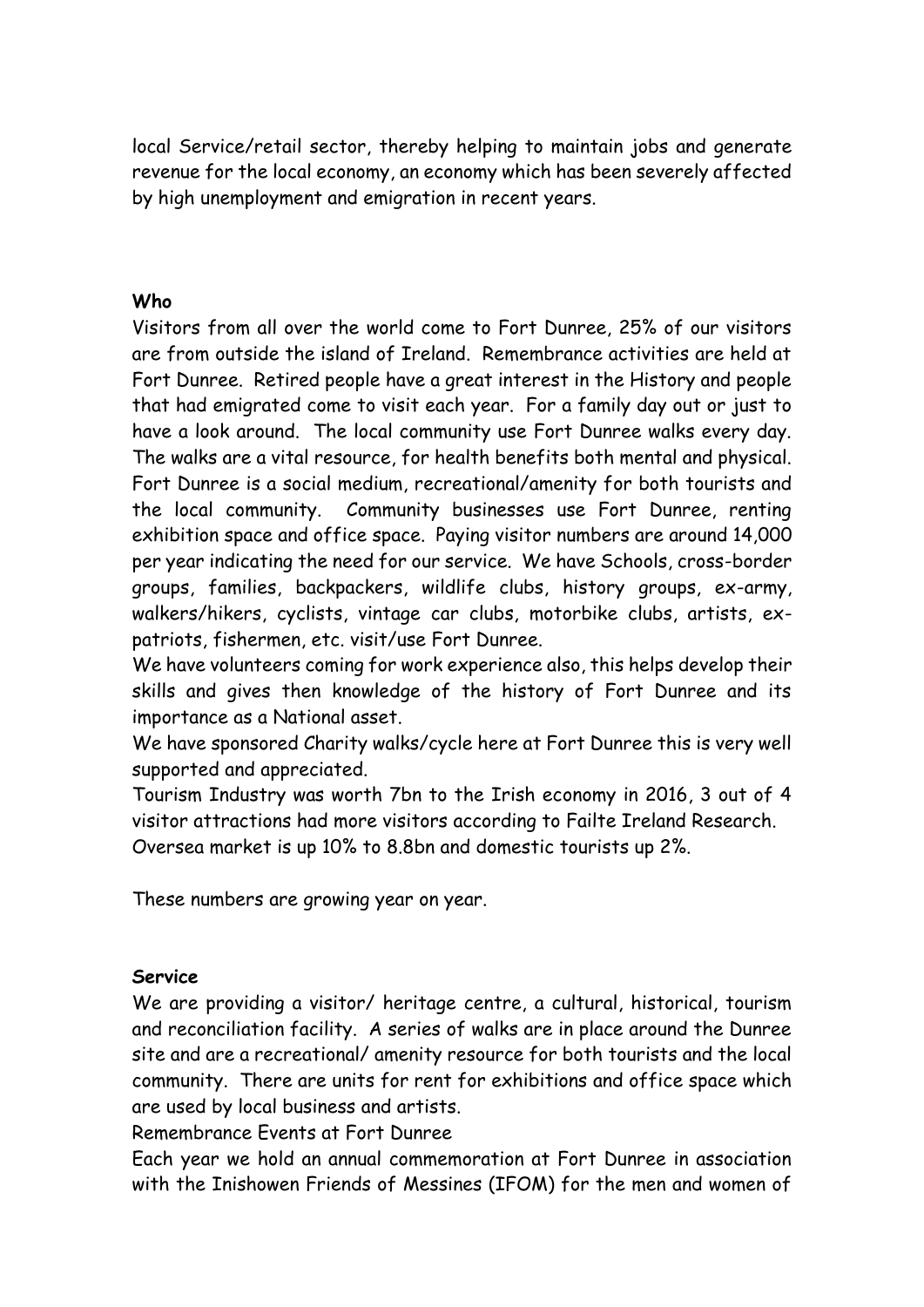Inishowen who fell in the Great War 1914 to 1918. Since the event commenced in 2005 it has grown in stature and popularity with people from all over Ireland, North and South. This service of remembrance has become a platform for disparate communities to come together with a unity of purpose, foster relationships and build new ones as the years roll on. During this time Fort Dunree has been active in promoting its peace and reconciliation aims coupled with building a lasting legacy so that these men and women will never again be forgotten. To achieve this, we have created a Peace Wall and Garden inside the grounds of Fort Dunree in which we have installed five Memorial plaques with the names of the Inishowen war dead on them. Commemoration of historical events is a prominent feature in the culture of both main traditions in Ireland. In the coming Decade of Remembrance there are a number of key historical events such as the signing of the Ulster Covenant in 1912, passing of the Irish Home Rule Bill in 1914, Battle of the Somme 1916, the Easter Rising and proclamation of 1916, all of which impacted in the World in which we live in today and the centenaries which will be commemorated over imminent years. Fort Dunree will be prominent in hosting ceremonies and events to mark these momentous periods in our past.

In the last year Fort Dunree has begun to facilitate study trips to First World War Western Front to study Ireland's involvement in that war, and the lessons to be learned for building peace and conflict transformation in Ireland today. 'Remembrance ,Reconciliation, Renaissance ,Learning through our Shared History' is a peace and reconciliation programme based around studying the shared experience of Irish people in the First World War, and looking at what we can take from that experience to help us build peace and good relations on our island today. To date Fort Dunree have facilitated five of these trips through Donegal County Council's Hands of History Programme and Engage Youth run by Inishowen Development Partnership. These study visits have become a way of extending Fort Dunree's Peace and Reconciliation aims and also generate an income.

#### **Target**

The Target population are:

There are approximately 300,000 people living within a 50 mile radius of Fort Dunree. We are on the doorstep of Northern Ireland with a population of 1.8 million people of which a sizeable proportion traditionally holidaying in Donegal.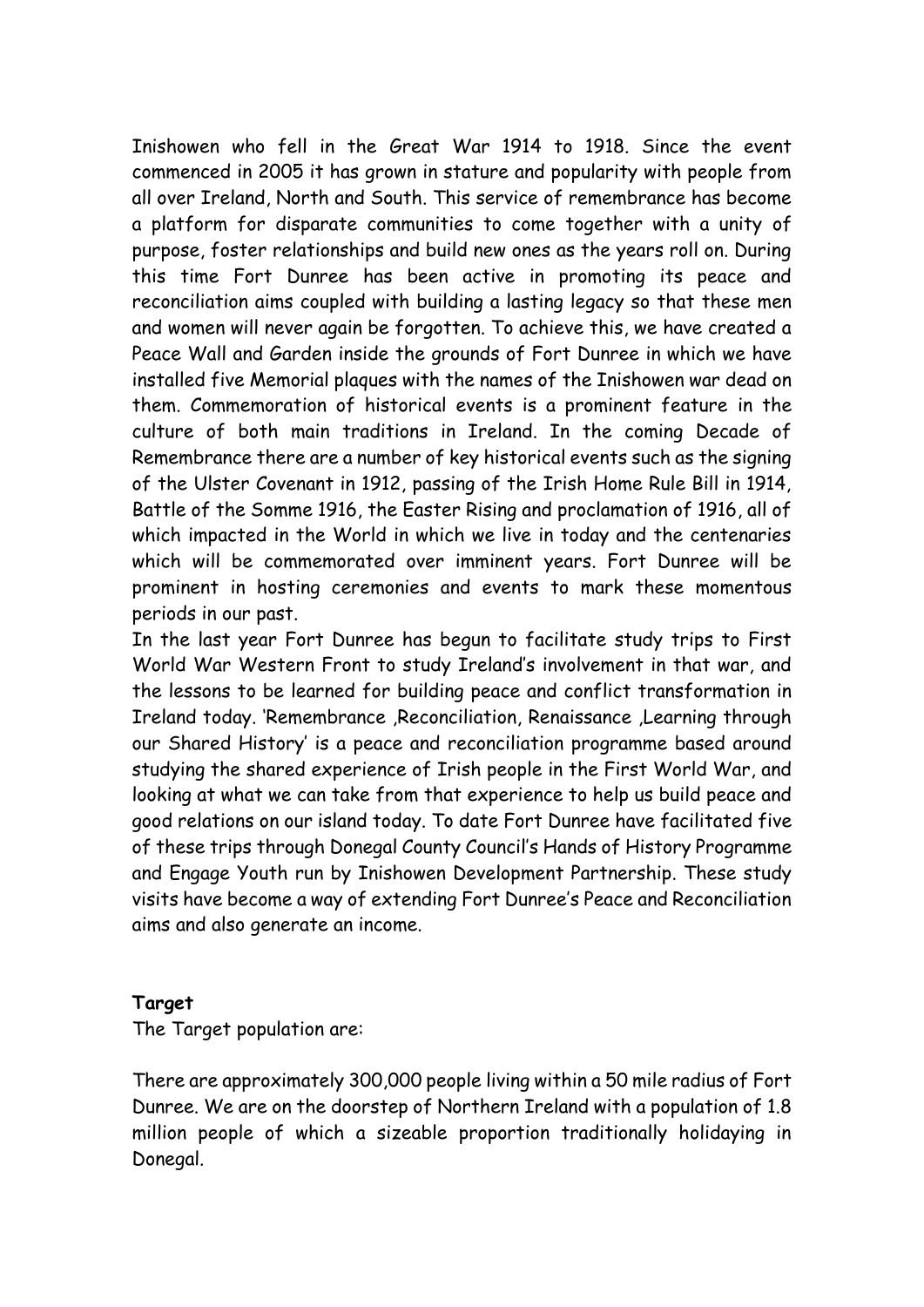- School groups (local and regional) who are looking for opportunities "on the ground" that can be linked to course curricula. The primary school population in Donegal/Derry and Strabane Council areas is approx 34,000. There are 27 Secondary schools in Donegal with a student population of 12,450.
- The Great Lighthouses of Ireland brand attracts a significant customer base.
- Everyday tourists who are always looking for something new and different.
- Overseas tourists looking to learn more about the area. Older tourists – they have an interest in things which have a personal and historic element to which they can relate.
- Families with young children fun activities and something to do on a wet day.
- Individuals/ groups with an interest in/focus on key themes.
- Peace and reconciliation groups have an interest in the Remembrance Ceremonies that are held here annually.
- Couples that are getting married and would like to use the accommodation for themselves and or friends and family.

# **Demographics**

Fort Dunree is situated in Inishowen the most northerly part of County Donegal, it has a total population of 44,314.

There are 175 national schools and 27 secondary schools in Donegal.

15% of the population in Inishowen is over 60years old.

Donegal had 174,000 overseas visitors in 2012 contributing  $\epsilon$  40m in revenue to the local economy, according to Failte Ireland Research.

Fort Dunree has survived in spite of the problems and harsh economic realities, in the last year visitor figures have gone up, services have increased, proof there is a need for this facility.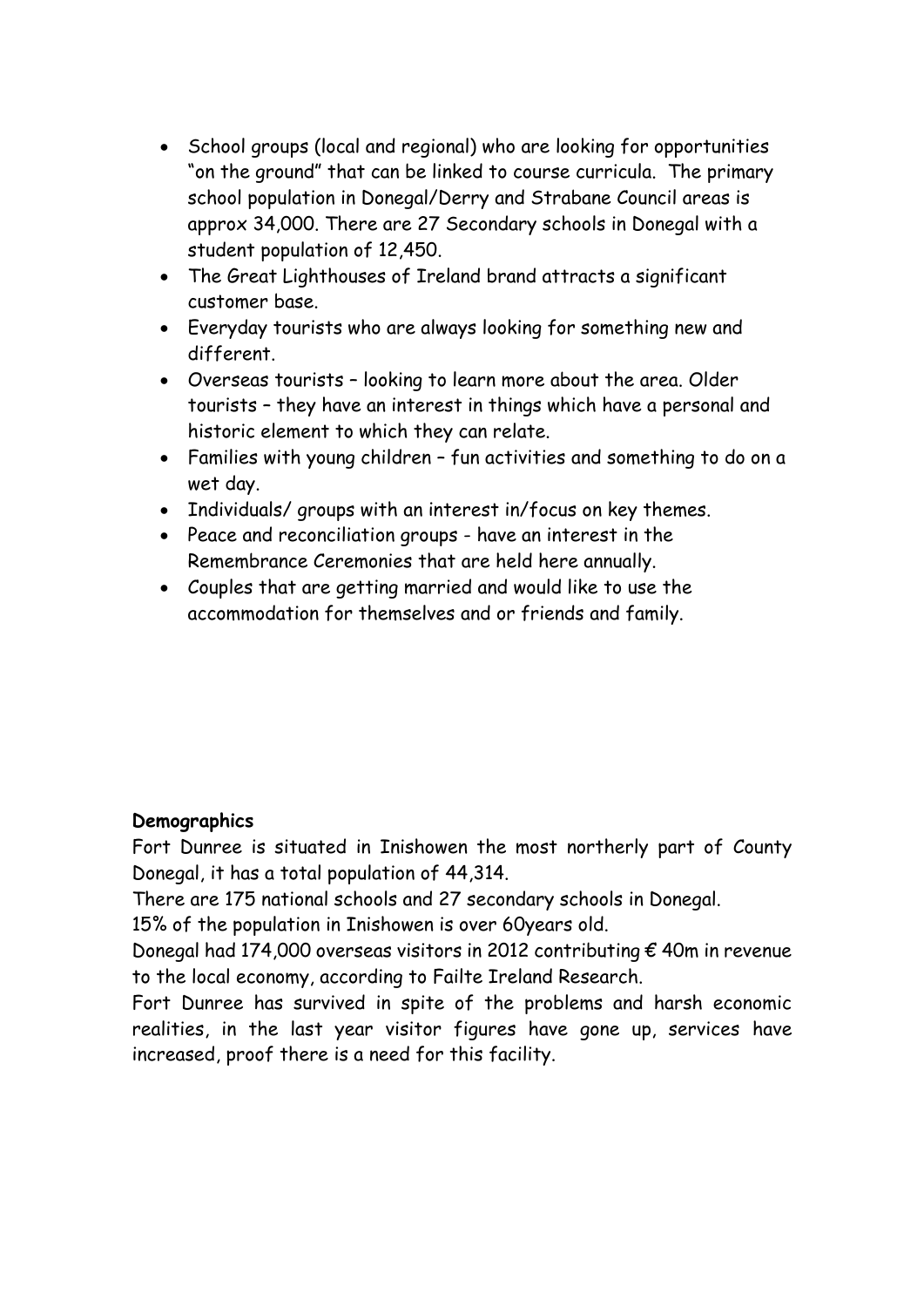#### **Competition**

There are three other tourist centres in the Peninsula. Doagh Famine village.The Inishowen Maritime Museum, The old church visitors Centre Burt. Last year saw the opening of the massively successful Wild Ireland in Muff. Each of these centres have a unique focus and rather than representing competition for Fort Dunree, they are complimentary, particularly in terms of their constituting a large part of the fabric of the overall Inishowen tourism "product". At Fort Dunree there is a Military Museum a network of walks, which include information boards at key locations,a wildlife and environment centre, exhibition spaces, a waterfront coffee shop, water sports, remembrance activities, wedding ceremonies, a hotspot for photography, the Aurora Borealis has been captured here on numerous occasions in recent years, kayaking snorkelling and coasteering are also now available on site. Nowhere else has the range of services that Fort Dunree has on offer.

#### **Why**

Fort Dunree is about much more than viewing military equipment, it tells a graphic tale of the history of Lough Swilly and the crucial role the Fort has played in protecting Irish neutrality. It also highlights the human element which is such an important part of the Fort and its History. In addition to the military focus, there is also a wildlife and environment exhibition. The information describes many aspects of Inishowen's natural history heritage and the mock rock-pool has species from the local area. A series of walks around the site are complimentary and are a recreational/ amenity resource for both tourists and the local community which helps them adopt and maintain a healthy lifestyle. Fort Dunree Museum has created employment in a disadvantaged area. Tourists visiting the area have something to do when they get here. We are preserving a national asset. There is no other Military Museum of this nature in the locality, and neither is there anywhere in Inishowen offering information on the Peninsula's wildlife or environment therefore there is a great need for this service. Fort Dunree brings benefits to both local tourism providers and the local service/retail sector thereby generating revenue for the local economy. Visitor numbers have increased dramatically since 2002 going from 5000 to 14000 in 2017.Other businesses benefit from this, like Hotels/BnBs, restaurants etc. Fort Dunree appeals to all facets of education from primary to adult.

Fort Dunree is always a place where you can relax, unwind, chill out or slow down from the fast paced life outside. We have a seaview coffee shop and with an increasing number of users we are expanding. We can identify this need from previous years and the growing numbers that are using the facility.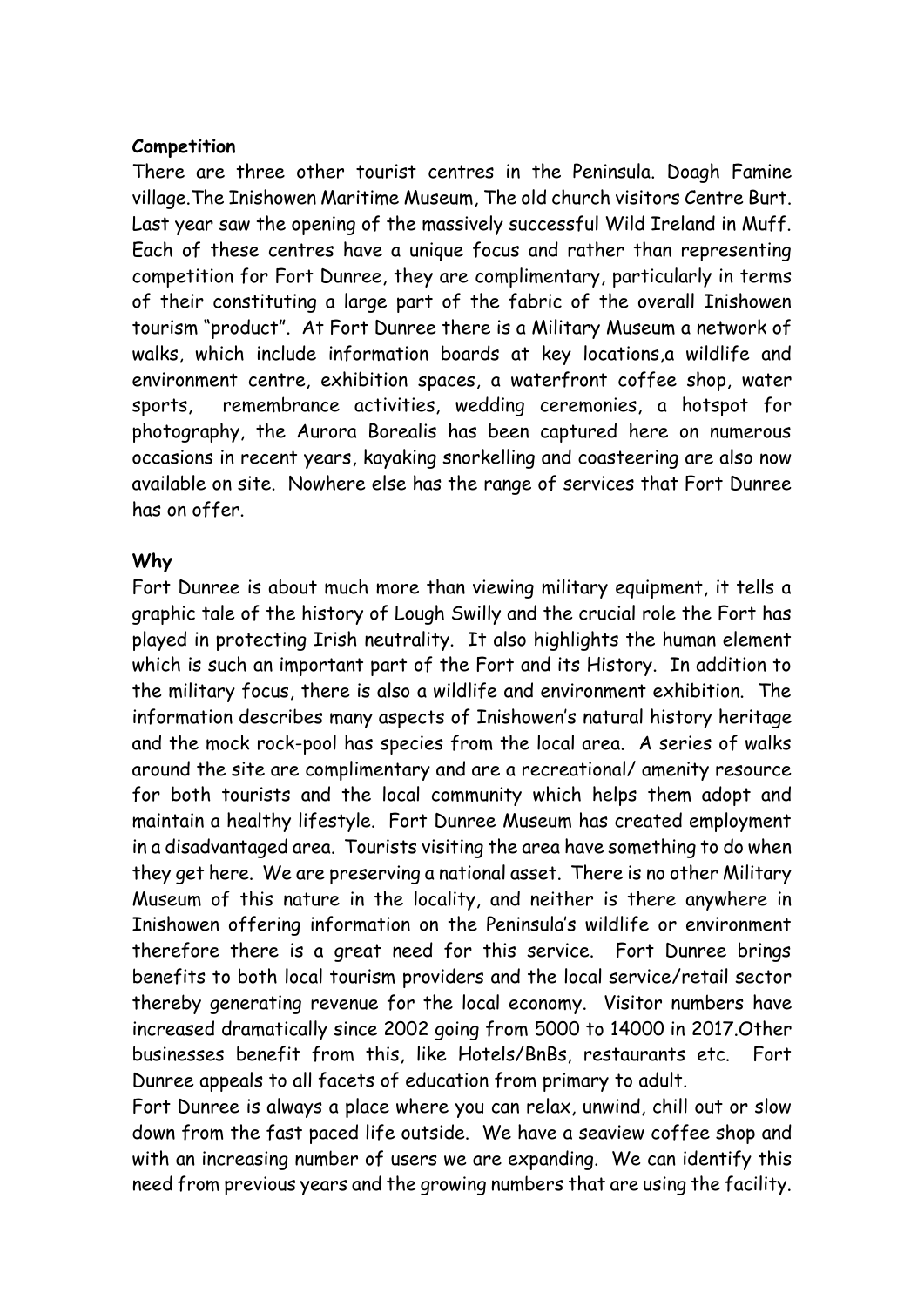The questionnaire that we have placed in the museum has been very helpful in indicating what our visitors want and enjoy about our facility.

#### **Options**

There is no other option like this in the area. The Inishowen Peninsula is currently poorly served in terms of visitor attractions. Apart from Fort Dunree, the only real alternatives for visitors are the Inishowen Maritime Museum, Doagh Famine Village and the Old church Visitors centre Burt. Each of these has a unique focus and rather than representing competition for Fort Dunree, they are complimentary, particularly in terms of their constituting alarge part of the fabric of the overall Inishowen Tourism 'Product'. The Location is significant in terms of the history of Ulster, Donegal and Inishowen and is one of the most scenic areas of Inishowen. Fort Dunree is open all year round and gives tourists with families/children something to do on a wet day.

Every single day in the year, January through to December there are people using the network of walks here at Fort Dunree.

It is a social medium as well as an educational/healthy place for all ages.

A Community Service that is indeed needed.

Malin Head – Irelands most northerly point attracts 100,000 visitors per year, however no visitors centre, not an all-weather attraction. This is a 25 minute drive from Fort Dunree.

The displays and services are updated regularly; we can identify what is needed and what is not from the questionnaires, visitors book, facebook twitter etc.

## 1.4 PREMISES

Fort Dunree comprises around 68 acres of ground at Dunree Point which lies some 14kms north of Buncrana on the eastern shore of Lough Swilly.

Physical Description:

The site is dominated by the hill on which the upper fort sits and which rises to a height of 103 metres. The northern and western boundaries are marked by sea cliffs which rise to around 20 metres.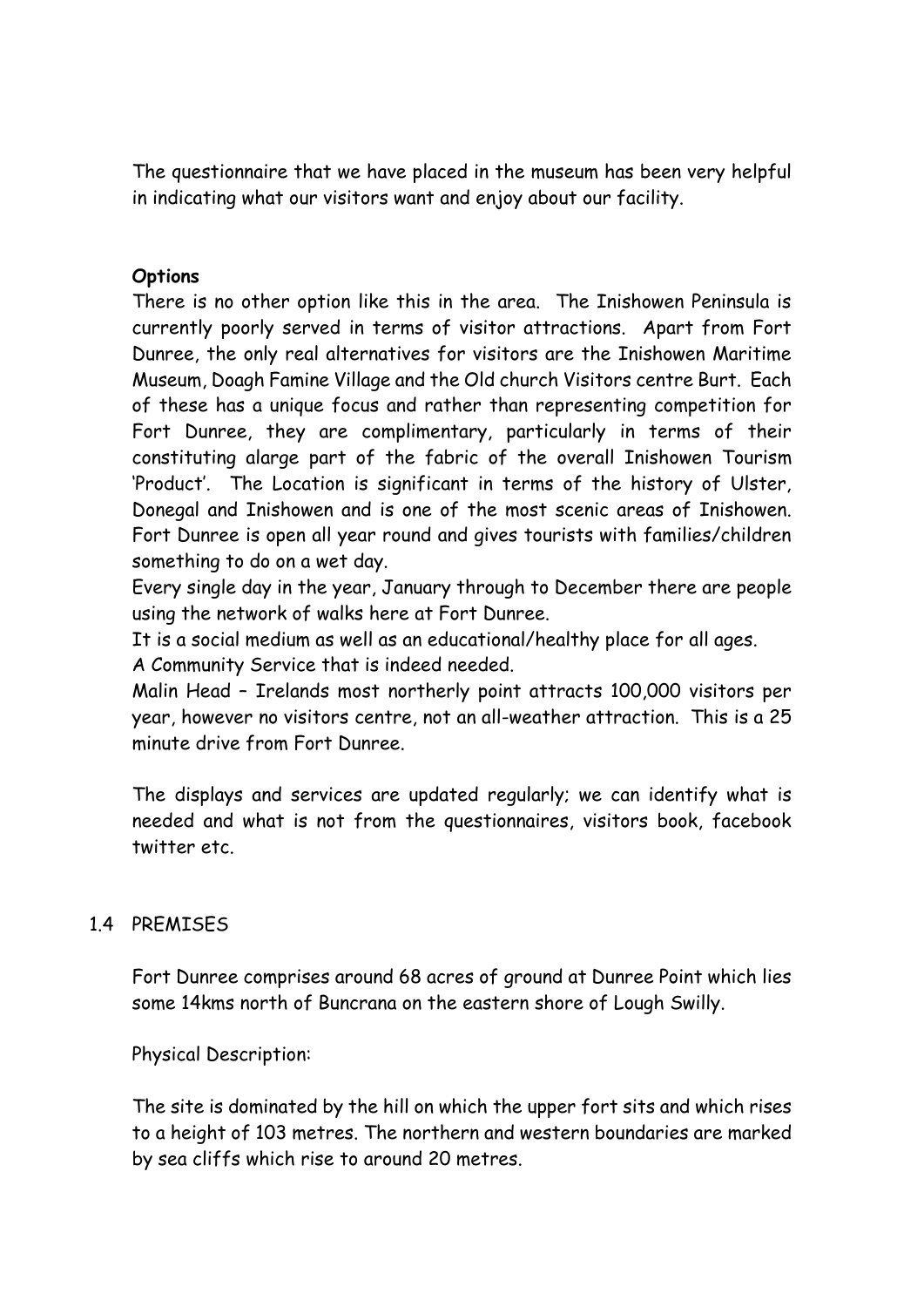#### THE NEXT STEPS

The present Museum is a tourist amenity and we have continuously developed and built on this for the past 34 years since it was opened. It has relied heavily on volunteerism and sporadic funding to grow in that period and we are proud of what we have achieved in the period. In 2019 we had a visitor counter installed at the gate and there were 104,000 visitors to the site, Our paying visitors number around 14,000 per year so we need to ensure that we see a lot more of the visitors to the site paying to go into the Museum. To this end we have applied for and were successful in obtaining  $\epsilon$ 217,580 from Leader and Donegal County Council to modernise and upgrade the Museum facilities. This project should ensure a far higher percentage of site visitors pay to visit the Museum. This project is due to be completed by June 2021.

The Fort area contains numerous buildings and structures from its military days as well as many natural attributes. These could relatively easily be harnessed together to build an exciting and extensive Tourism complex embracing the natural environment from water to shore to land, cliffs and hills. Fort Dunree is currently involved in a funding process through the Failte Ireland Platforms for Growth programme. Donegal County Council is the lead partner in the application and should it be successful it will bean a multi million euro investment in the site that will transform the project into one of the biggest tourist attractions in the Northern half of the Country. This business plan is not based on that project.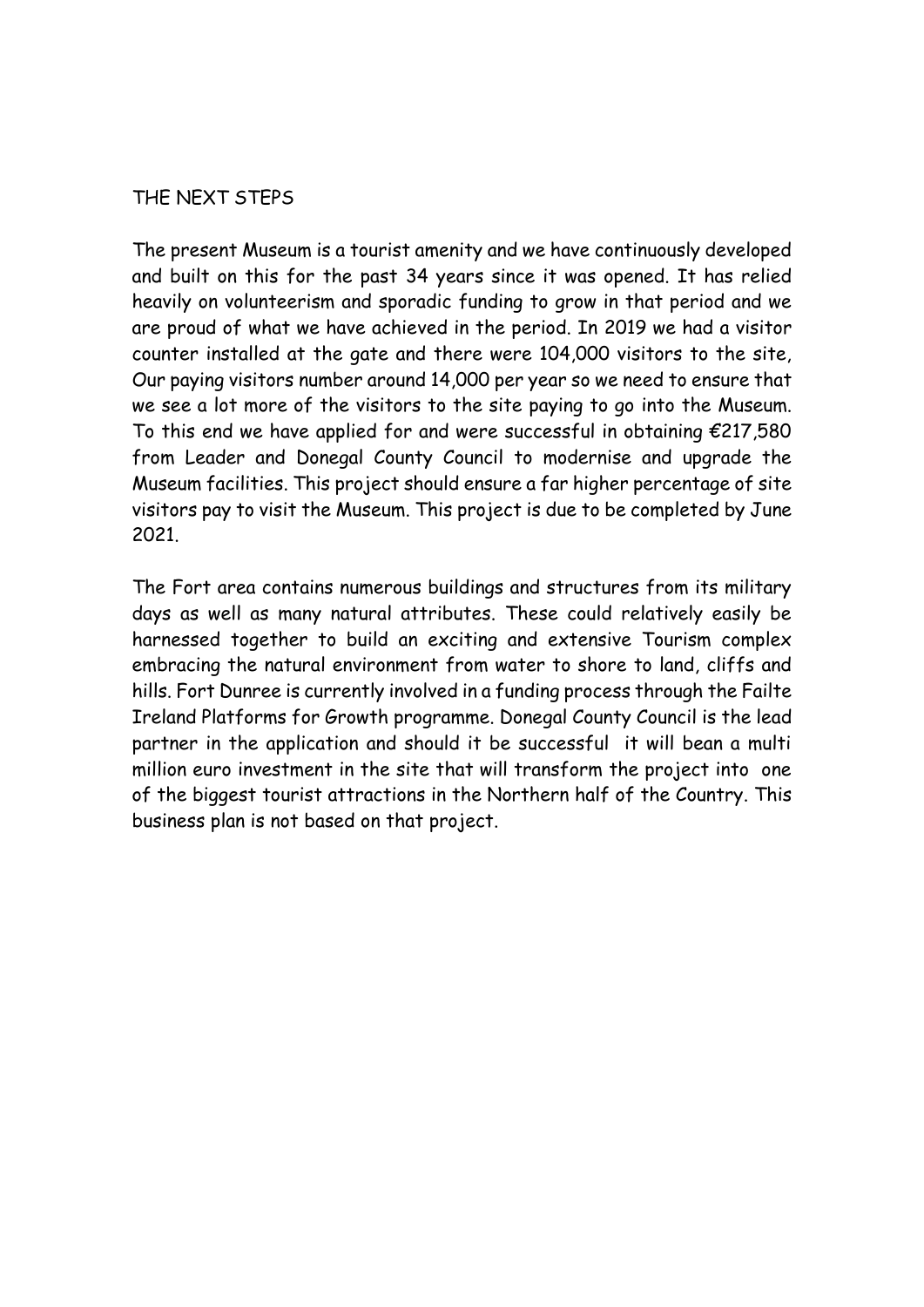## MARKETING STRATEGY

Identifying precisely who constitutes the target market for the expanded facilities is essential in terms of defining the nature of the facilities.

The markets will be drawn from the following:

#### SPECIALIST VISITORS:

Military History Societies both in Ireland and Britain are a source of potential visitors and could lead to repeat visits by such groups, however important these groups are, they are unfortunately a small niche market.

## WALKING AND CYCLING TOURISTS:

There is massive potential for walking tourism in both Donegal and Inishowen. Walking tourism actually accounts for more visitors to Ireland than golf. Cycling is now a massive resource and there will be a new Greenway opening between Derry and Buncrana in 2020.

#### WATER SPORTS ENTHUSIASTS

We have in association with Inish Adventures been providing kayaking, snorkelling and Coasteering on site since March 2018. This has proven to be very successful and there lies an opportunity to expand this service with other offerings such as Kayak Fishing, Stand up Paddle Boarding, diving and wind surfing.

#### ARTISTS AND WRITERS

The site at Dunree is a paradise for artists and writers alike, providing inspiration with its majestic scenery. Artlink a community based arts organisation use the site and host residentials on site.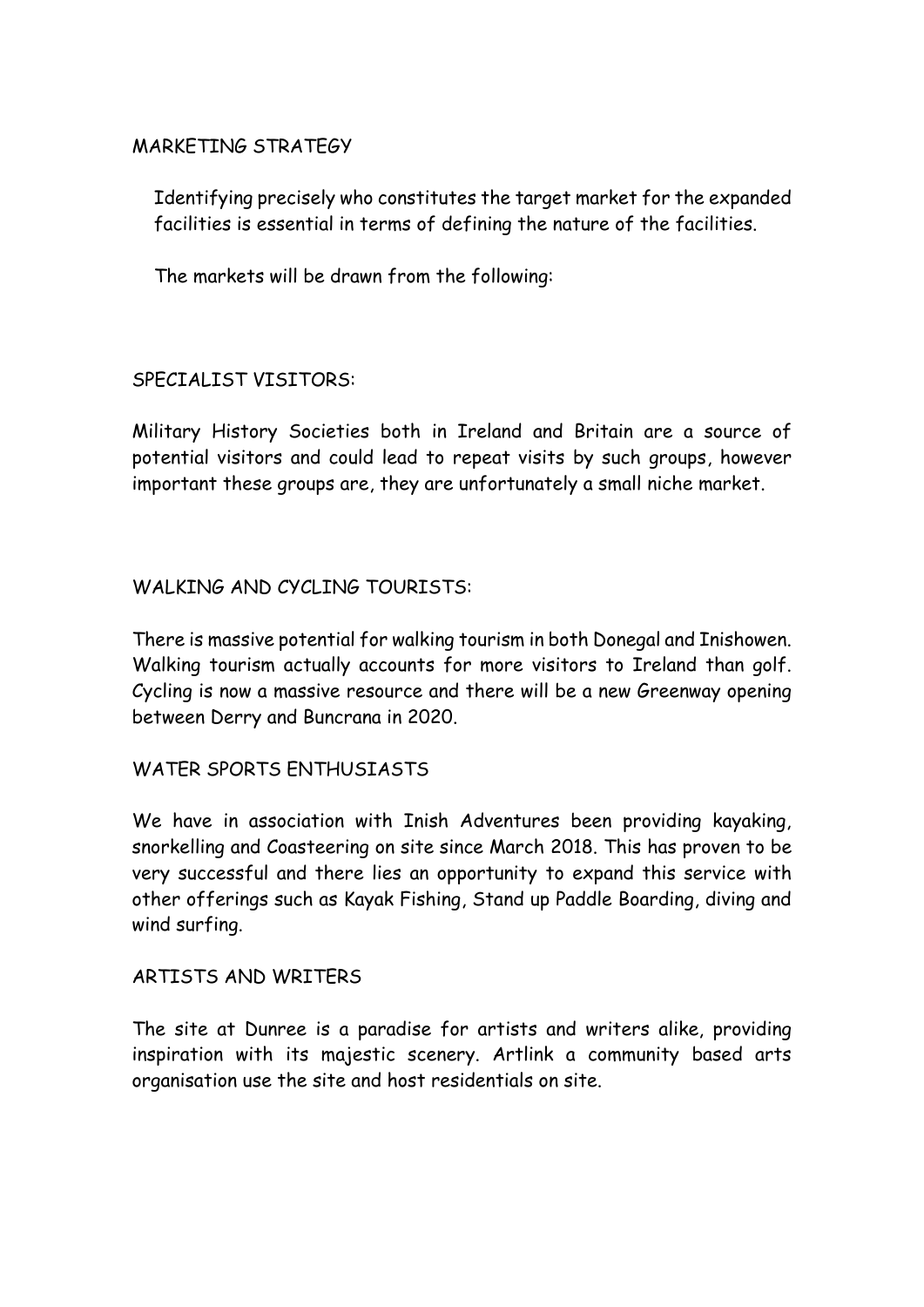## INVOLVING OTHERS

The potential for joint marketing has been recognised for some time by the board of Fort Dunree. It seems reasonable to assume that a greater impact will be had if individual attractions pooled limited resources and undertook marketing programmes which were focused and well monitored rather than the traditional fragmented approach with inadequate resources. Fort Dunree has been involved with various joint marketing initiatives in recent years which have proved to be moderately successful and established the value of this type of exercise.

## OUR COMPETITION

The Inishowen Peninsula is currently poorly served in terms of visitor attractions. Apart from Fort Dunree, the only real alternatives for visitors are Inishowen Maritime Museum, Doagh Famine Village, Old Church Visitor Centre and Wild Ireland. However, these each have a unique focus and rather than representing competition for Fort Dunree, they should be regarded as complimentary, particularly in terms of their constituting a large part of the fabric of the overall Inishowen tourism 'product'.

Elsewhere in the region, there exists a network of 74 visitor attractions within a 1.5 hours drive/60 mile radius of Fort Dunree. Although a number of regionally important attractions (e.g. Giants Causeway, Glenveagh National Park, Ulster American Folk Park) fall within this radius the majority are small with visitor numbers of less than 10,000.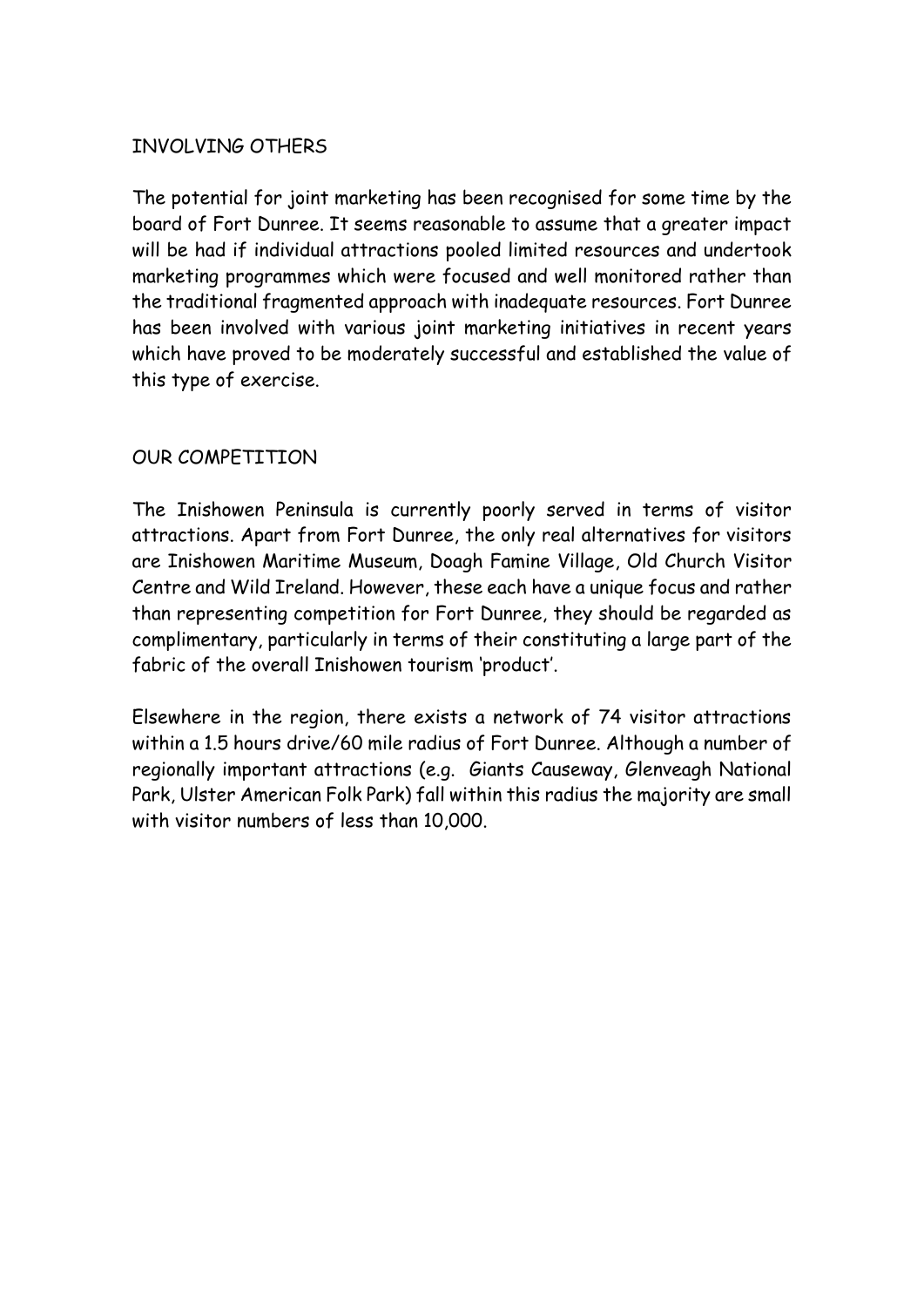## 3.7 SWOT ANSALYSIS

The following is a SWOT analysis of Fort Dunree focusing on it's strengths and weaknesses.

| <b>STRENGTHS</b>                  | <b>WEAKNESSES</b>                   |  |  |
|-----------------------------------|-------------------------------------|--|--|
| New Museum Exhibition opening     | Covid 19                            |  |  |
|                                   |                                     |  |  |
| Discovery Point on Wild Atlantic  | <b>Isolated Location</b>            |  |  |
| Way                               | Dependence on Funding               |  |  |
| History and Culture               | Brexit                              |  |  |
| Landscape                         |                                     |  |  |
| Wildlife                          |                                     |  |  |
| Large site                        |                                     |  |  |
| Facilities already available      |                                     |  |  |
| Nothing similar in Inishowen      |                                     |  |  |
|                                   |                                     |  |  |
| <b>OPPORTUNITIES</b>              | <b>THREATS</b>                      |  |  |
| Wild Atlantic Way                 | Post Covid Landscape                |  |  |
| <b>Funding Availability</b>       | Funding drying up                   |  |  |
| Demand for Walks and outdoor      | <b>Brexit</b>                       |  |  |
| activities                        | Precarious Political Situation in N |  |  |
| Need for accommodation            | <b>Ireland</b>                      |  |  |
| Donegals growing reputation<br>αs |                                     |  |  |
| tourist destination               |                                     |  |  |
|                                   |                                     |  |  |

The principle marketing objectives are:

To capitalise on the continuing success of the Wild Atlantic Way.

To work pro-actively with tourism agencies and organisations in the region in developing the overall regional product.

To maximise the value of Dunree's stunning location.

To develop and position Fort Dunree as a key element in the regions tourism infrastructure.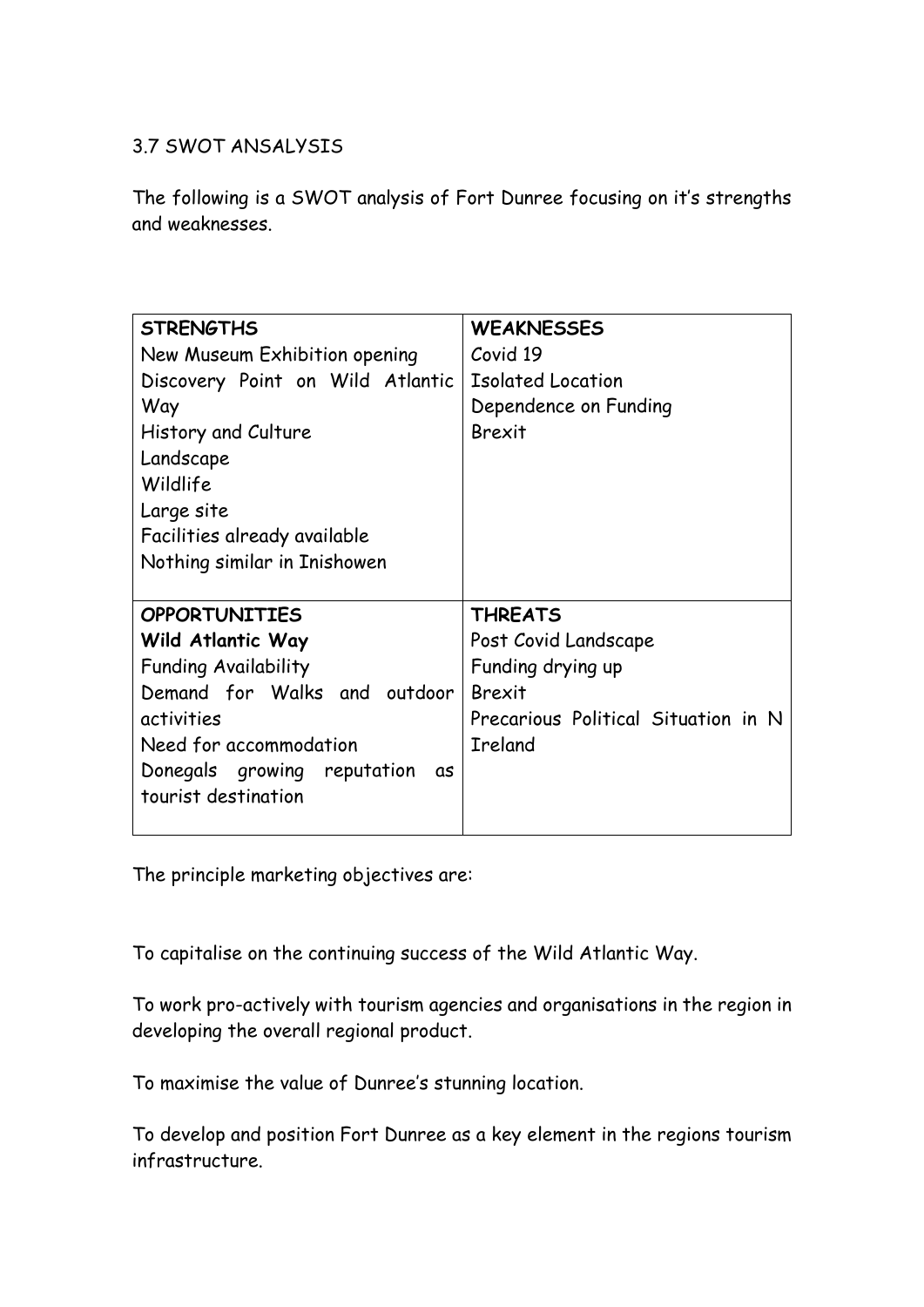Capitalize on continued success of Wild Atlantic Way

Without doubt the most impressive marketing initiative to have been introduced in Ireland and indeed beyond has been the Wild Atlantic Way. The project aims to develop the site as a key stop along this route. The Wild Atlantic Way is a world-famous coastal route that spans seven of Ireland's counties, taking in some breathtaking scenery along the way. From Donegal to Galway, Kerry to Cork, the Wild Atlantic Way is promoted internationally as a journey of discovery.

Fort Dunree is a discovery point in Donegal and this offers huge potential benefits to the project. Since its inception in 2014, the Wild Atlantic Way has increased visitor numbers year on year at Fort Dunree. This has given the Board the confidence to develop the site and bring external operators to enhance the Fort Dunree product.

The feel good factor that the Wild Atlantic Way has brought looks set to continue. In Failte Irelands Tourism Barometer for December 2017 it states that sentiment in the industry is good and 58% of northern counties, even with Brexit concerns have experienced increased visitors in 2017. Almost two thirds of visitor attractions experienced an upward trend in their numbers for 2017 and expect this to continue . Donegal was named the Coolest Place on the planet in 2017 and with StarWars being shot in the peninsula, tourism confidence has never been higher.

#### Social Media

Undoubtedly one of the most important marketing tools for any business is now Social Media. Fort Dunree has a strong Social Media presence though Facebook, Twitter, Instagram and Google +. For the past eight years Fort Dunree have received a Certificate of Excellence award from TripAdvisor, an important barometer of customer attitudes to our product. We continue to adapt to this ever changing medium and update all these platforms on a daily basis.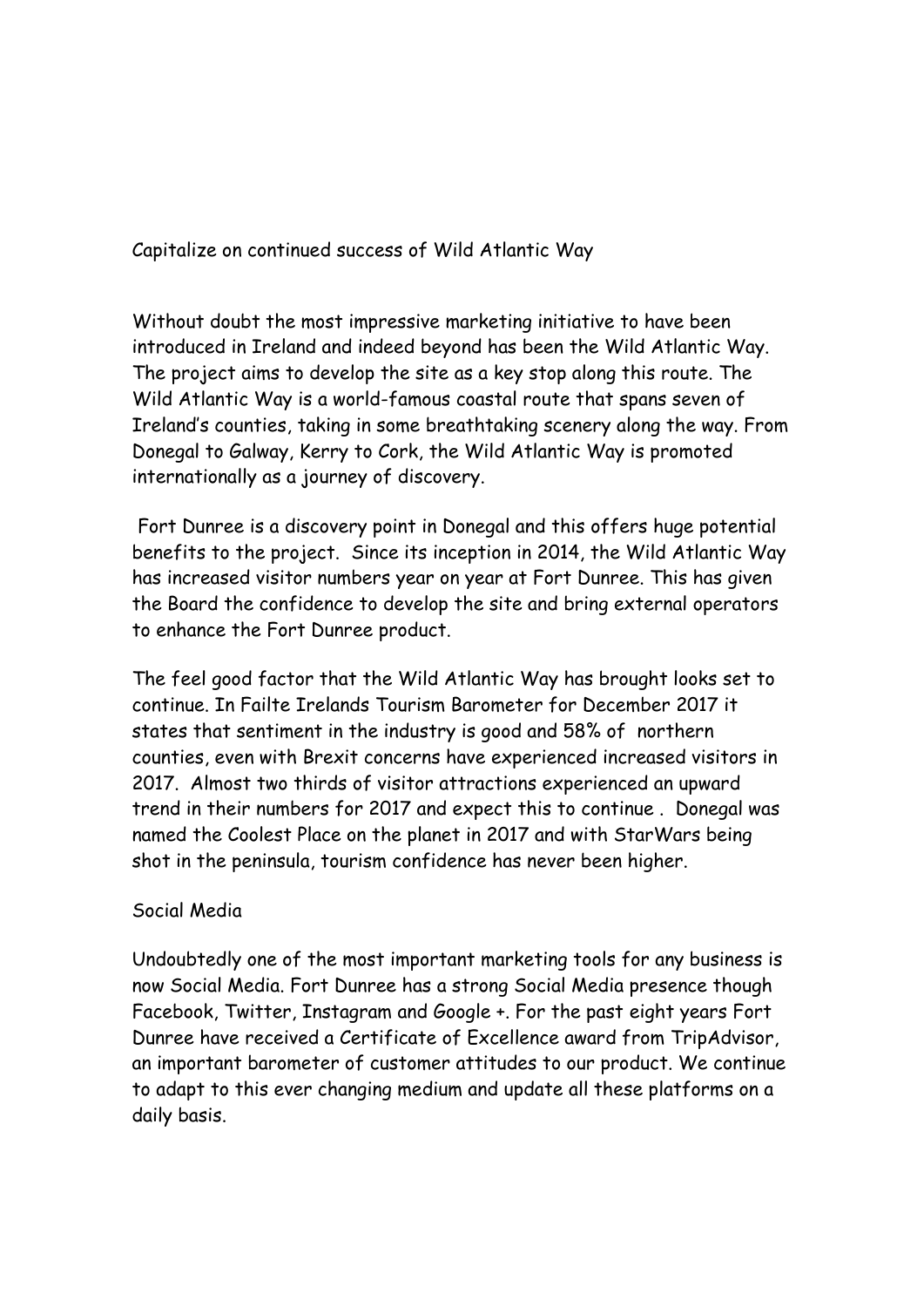## **BROCHURES**

A Fort Dunree Lighthouse brochure will be an important instrument for promotion. The standard of Dunree brochures is continually being raised and this effort will be maintained in the future. The intention of the brochure is to provide potential visitors with a taster of what is available to them during a visit and this will require the use of high quality imagery and professional design and will obviously take in the new brand when it is introduced.

#### WEB SITE

The Website will be an integral part of the marketing of the Fort Dunree Accomodation. The Website continues to be updated and will have a section leading the user to the booking section for the accommodation.

#### ADVERTISING

There are numerous opportunities for Fort Dunree to advertise in a range of magazines and other publications, however it is questionable as to the actual benefit of these publications and highly unlikely that most of them provide value for money. Fort Dunree will continue to advertise through Discover Donegal and other publications published through organisations such as Failte Ireland, Derry Visitor and Convention Bureau and the newly formed Explore Inishowen.

#### MEMBERSHIP OF TRADE ORGANISATIONS

Membership will be maintained of Failte Ireland, Derry Visitor and Convention Bureau, and will work closely with the Explore Inishowen, these are essential if Fort Dunree is to be promoted through their in-house publications and their network of Tourism Information offices.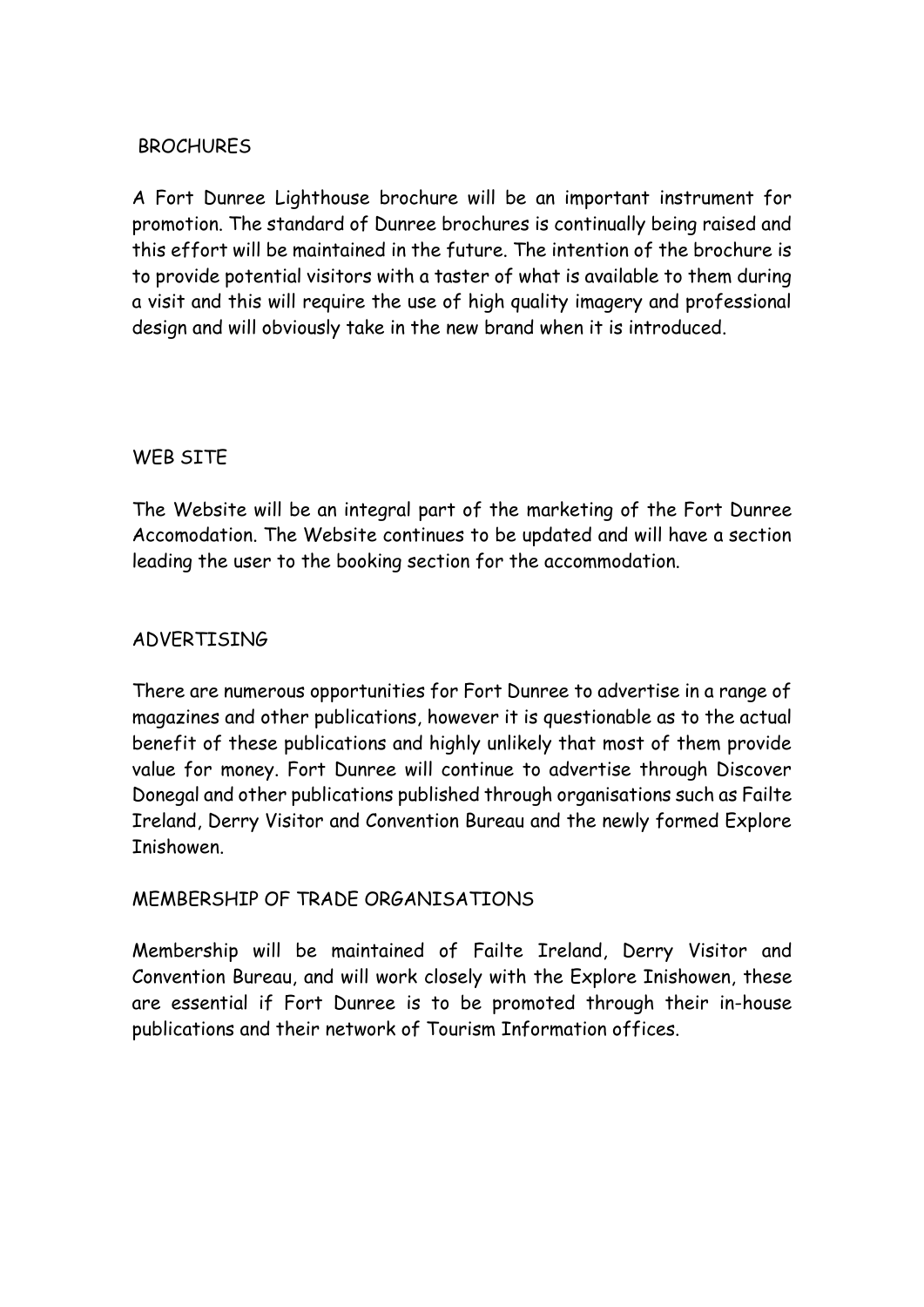## DIRECT MARKETING AND MAILING

Distribution of brochures is an essential part of our marketing strategy and we hope to extend the number of outlets we currently have a presence in. Brochures are and will continue to be distributed through Tourist Offices, Hotels, B&B's and shops.

## **SIGNAGF**

Fort Dunree as a Discovery Point on the Wild Atlantic Way now has very visible road signage from all directions.

## LOCAL MEDIA

Regular exposure in local media is considered essential, particularly in terms of raising the numbers of local people visiting the centre and encouraging repeat visits. The local promotion and advertising of events will be a key part of the media strategy.